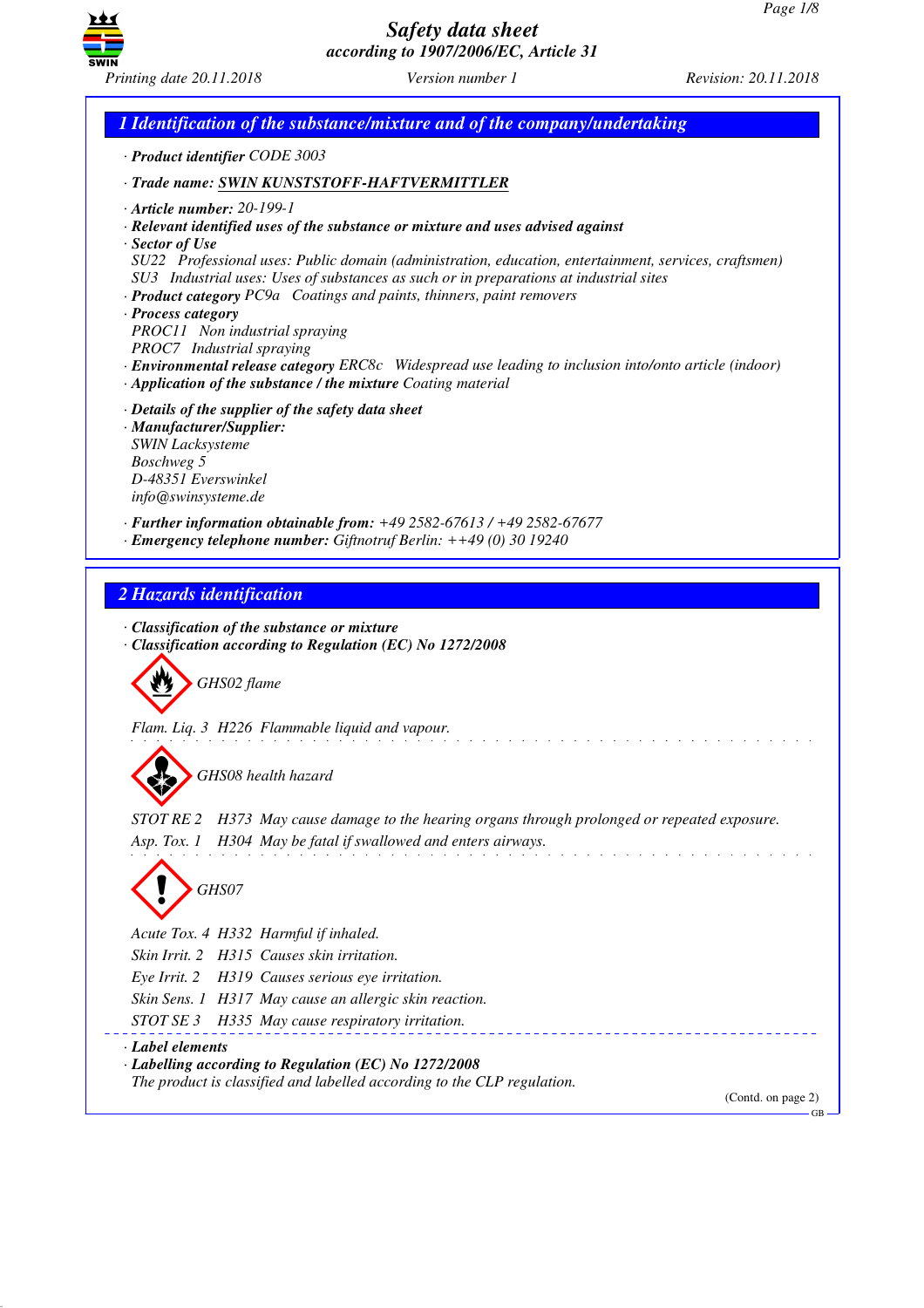

## *Trade name: SWIN KUNSTSTOFF-HAFTVERMITTLER*

| · Hazard pictograms     | (Contd. of page 1)                                                                                                                                 |
|-------------------------|----------------------------------------------------------------------------------------------------------------------------------------------------|
| GHS02                   | GHS07<br>GHS08                                                                                                                                     |
| · Signal word Danger    |                                                                                                                                                    |
|                         | · Hazard-determining components of labelling:                                                                                                      |
| xylene                  |                                                                                                                                                    |
| ethylbenzene            | Polypropylen, chloriert, maleinsäureanhydried, modifiziert                                                                                         |
| · Hazard statements     |                                                                                                                                                    |
|                         | H226 Flammable liquid and vapour.                                                                                                                  |
|                         | H332 Harmful if inhaled.                                                                                                                           |
|                         | H315 Causes skin irritation.                                                                                                                       |
|                         | H319 Causes serious eye irritation.                                                                                                                |
|                         | H317 May cause an allergic skin reaction.                                                                                                          |
|                         | H335 May cause respiratory irritation.                                                                                                             |
|                         | H373 May cause damage to the hearing organs through prolonged or repeated exposure.                                                                |
|                         | H304 May be fatal if swallowed and enters airways.                                                                                                 |
|                         | · Precautionary statements                                                                                                                         |
| P <sub>260</sub>        | Do not breathe mist/vapours/spray.                                                                                                                 |
| <i>P271</i>             | Use only outdoors or in a well-ventilated area.                                                                                                    |
| P280                    | Wear protective gloves/protective clothing/eye protection/face protection.                                                                         |
|                         | P305+P351+P338 IF IN EYES: Rinse cautiously with water for several minutes. Remove contact lenses, if<br>present and easy to do. Continue rinsing. |
| P501                    | Dispose of contents/container in accordance with local/regional/national/international<br>regulations.                                             |
| $\cdot$ Other hazards - |                                                                                                                                                    |
|                         | . Results of PRT and vPvR assessment                                                                                                               |

*· Results of PBT and vPvB assessment*

*· PBT: Not applicable.*

*· vPvB: Not applicable.*

# *3 Composition/information on ingredients*

*· Chemical characterisation: Mixtures*

*· Description: Mixture of substances listed below with nonhazardous additions.*

| · Dangerous components:                                                                     |                                                                                            |              |  |
|---------------------------------------------------------------------------------------------|--------------------------------------------------------------------------------------------|--------------|--|
| $CAS: 1330-20-7$                                                                            | xylene                                                                                     | 50-100%      |  |
| EINECS: 215-535-7                                                                           | $\otimes$ Flam. Liq. 3, H226; $\otimes$ STOT RE 2, H373; Asp. Tox. 1,                      |              |  |
|                                                                                             | Reg.nr.: 01-2119488216-32-XXXX   H304; Acute Tox. 4, H312; Acute Tox. 4, H332; Skin Irrit. |              |  |
|                                                                                             | 2, H315; Eye Irrit. 2, H319; STOT SE 3, H335                                               |              |  |
| $CAS: 100-41-4$                                                                             | ethylbenzene                                                                               | $2.5 - 10\%$ |  |
| EINECS: 202-849-4                                                                           | ◆ Flam. Liq. 2, H225; ◆ STOT RE 2, H373; Asp. Tox. 1,                                      |              |  |
| Reg.nr.: 01-2119892111-44-XXXX H304; Acute Tox. 4, H332                                     |                                                                                            |              |  |
| CAS: 68609-36-9                                                                             | Polypropylen, chloriert, maleinsäureanhydried, modifiziert                                 | $\leq 2.5\%$ |  |
|                                                                                             | $\Leftrightarrow$ Skin Sens. 1, H317                                                       |              |  |
| · Additional information: For the wording of the listed hazard phrases refer to section 16. |                                                                                            |              |  |

# *4 First aid measures*

*· Description of first aid measures*

*· General information: Personal protection for the First Aider.*

(Contd. on page 3)

GB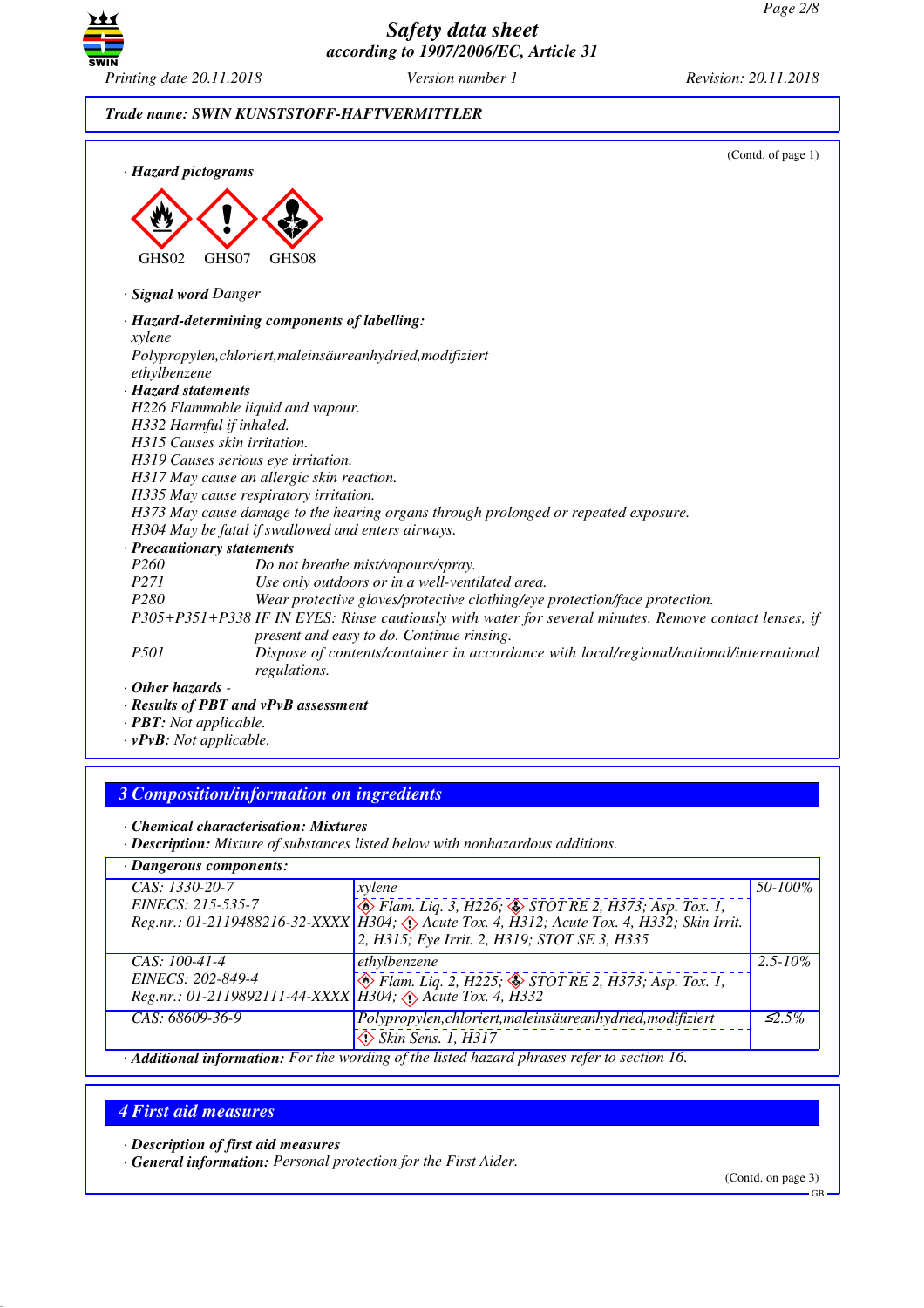

#### *Trade name: SWIN KUNSTSTOFF-HAFTVERMITTLER*

(Contd. of page 2)

- *· After inhalation: Supply fresh air. Seek medical treatment in case of complaints.*
- *· After skin contact: Immediately wash with water and soap and rinse thoroughly. If skin irritation continues, consult a doctor.*
- *· After eye contact:*
- *Rinse opened eye for several minutes under running water. If symptoms persist, consult a doctor.*
- *· After swallowing: Do not induce vomiting; call for medical help immediately.*
- *· Information for doctor:*
- *· Most important symptoms and effects, both acute and delayed No further relevant information available.*
- *· Indication of any immediate medical attention and special treatment needed*
- *No further relevant information available.*

## *5 Firefighting measures*

- *· Extinguishing media*
- *· Suitable extinguishing agents:*
- *CO2, powder or water spray. Fight larger fires with water spray or alcohol resistant foam.*
- *· For safety reasons unsuitable extinguishing agents: Water with full jet*
- *· Special hazards arising from the substance or mixture No further relevant information available.*
- *· Advice for firefighters*
- *· Protective equipment: Mouth respiratory protective device.*

## *6 Accidental release measures*

- *· Personal precautions, protective equipment and emergency procedures Wear protective equipment. Keep unprotected persons away. Ensure adequate ventilation*
- *· Environmental precautions: Do not allow to enter sewers/ surface or ground water.*
- *· Methods and material for containment and cleaning up: Absorb with liquid-binding material (sand, diatomite, acid binders, universal binders, sawdust). Dispose contaminated material as waste according to item 13.*
- *· Reference to other sections See Section 7 for information on safe handling. See Section 8 for information on personal protection equipment.*

# *7 Handling and storage*

- *· Handling:*
- *· Precautions for safe handling Ensure good ventilation/exhaustion at the workplace. Restrict the quantity stored at the work place.*
- *· Information about fire and explosion protection: Fumes can combine with air to form an explosive mixture. Flammable gas-air mixtures may form in empty receptacles. Keep ignition sources away - Do not smoke. Use explosion-proof apparatus / fittings and spark-proof tools. Protect against electrostatic charges.*
- *· Conditions for safe storage, including any incompatibilities*
- *· Storage:*
- *· Requirements to be met by storerooms and receptacles: Provide solvent resistant, sealed floor. Suitable material for receptacles and pipes: steel or stainless steel.*
- *· Information about storage in one common storage facility: Not required.*

(Contd. on page 4)

GB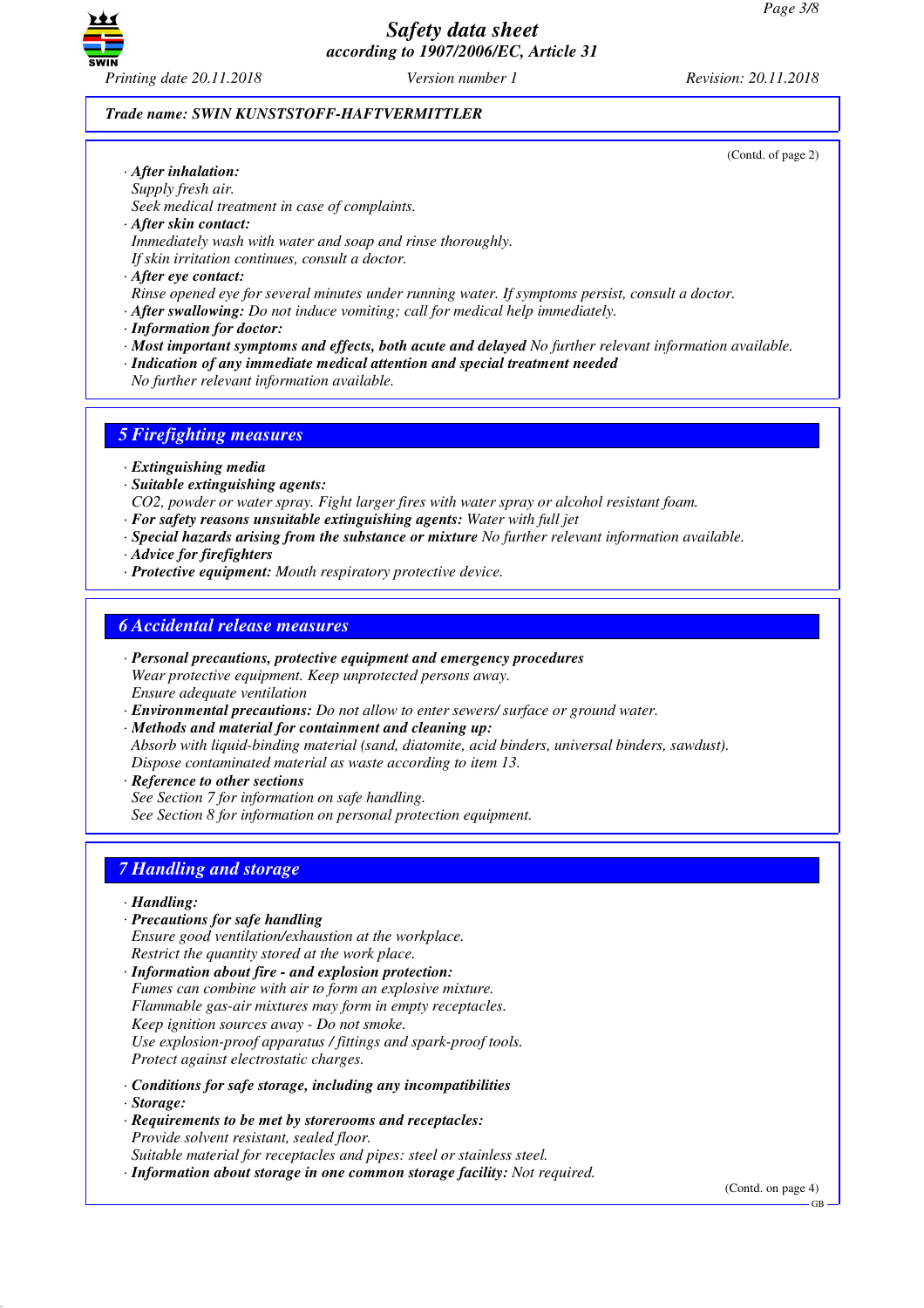

(Contd. of page 3)

## *Trade name: SWIN KUNSTSTOFF-HAFTVERMITTLER*

- *· Further information about storage conditions: Keep container tightly sealed.*
- *· Specific end use(s) No further relevant information available.*

# *8 Exposure controls/personal protection*

*· Additional information about design of technical facilities: No further data; see item 7.*

*· Control parameters*

*· Ingredients with limit values that require monitoring at the workplace:*

#### *100-41-4 ethylbenzene*

*WEL Short-term value: 552 mg/m³, 125 ppm Long-term value: 441 mg/m³, 100 ppm*

*Sk*

*· Additional information: The lists valid during the making were used as basis.*

#### *· Exposure controls*

- *· Personal protective equipment:*
- *· General protective and hygienic measures:*
- *Keep away from foodstuffs, beverages and feed.*
- *Immediately remove all soiled and contaminated clothing*

*Wash hands before breaks and at the end of work.*

*Do not inhale gases / fumes / aerosols.*

*Avoid contact with the eyes and skin.*

## *· Respiratory protection:*

*Use suitable respiratory protective device in case of insufficient ventilation.*

*In case of brief exposure or low pollution use respiratory filter device. In case of intensive or longer exposure use self-contained respiratory protective device.*

*Filter A2/P2*

*· Protection of hands:*

*Only use chemical-protective gloves with CE-labelling of category III.*



\_S*Protective gloves*

*Preventive skin protection by use of skin-protecting agents is recommended.*

#### *· Material of gloves*

*The selection of the suitable gloves does not only depend on the material, but also on further marks of quality and varies from manufacturer to manufacturer. As the product is a preparation of several substances, the resistance of the glove material can not be exactly calculated in advance and has therefore to be checked prior to the application.*

*As protection from splashes gloves made of the following materials are suitable: Nitrile rubber (Ansell Sol-Vex®)*

*Recommended thickness of the material:* ≥ *0.4 mm*

# *· Penetration time of glove material*

*Value for the permeation: Level*  $\leq$  *I* 

*The exact break through time has to be found out by the manufacturer of the protective gloves and has to be observed.*

*· For the permanent contact => 480 minutes gloves made of the following materials are suitable: HPPE-laminatet film (Ansell Barrier®)*

*· Eye protection:*



\_R*Tightly sealed goggles*

*· Body protection:*

*Protective clothing, anti-static (TYVEK® CLASSIC PLUS)*

(Contd. on page 5)

GB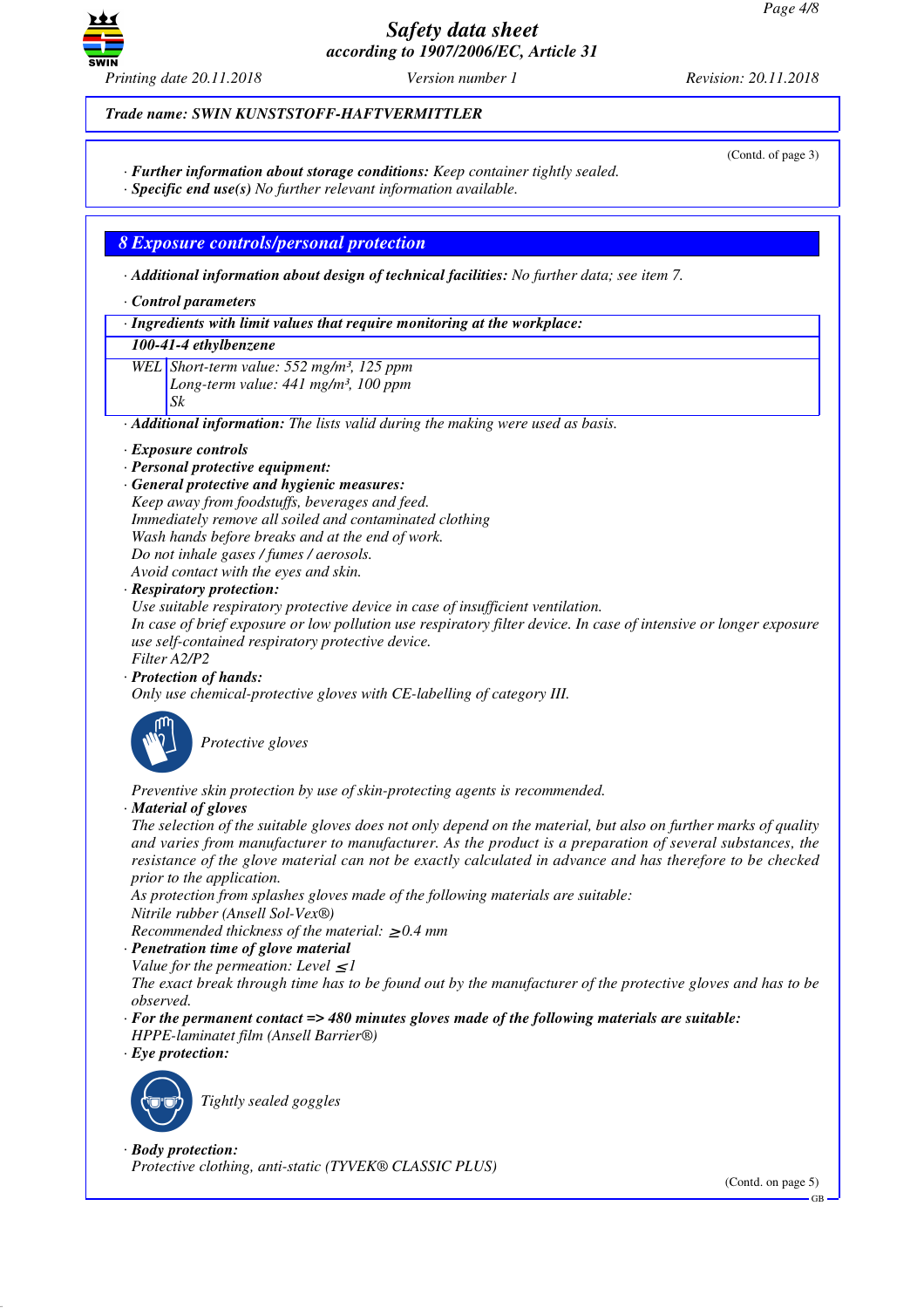

(Contd. of page 4)

#### *Trade name: SWIN KUNSTSTOFF-HAFTVERMITTLER*

*Safety shoes/boots, antstatic*

| <b>9 Physical and chemical properties</b>                                                                          |                                                                                                 |  |
|--------------------------------------------------------------------------------------------------------------------|-------------------------------------------------------------------------------------------------|--|
| · Information on basic physical and chemical properties<br>· General Information                                   |                                                                                                 |  |
| $\cdot$ Appearance:                                                                                                |                                                                                                 |  |
| Form:                                                                                                              | Fluid                                                                                           |  |
| Colour:                                                                                                            | Colourless                                                                                      |  |
| $\cdot$ Odour:                                                                                                     | Aromatic                                                                                        |  |
| · Odour threshold:                                                                                                 | Not determined.                                                                                 |  |
| $\cdot$ pH-value                                                                                                   | Not applicable.                                                                                 |  |
| · Change in condition<br>Melting point/freezing point:<br>Initial boiling point and boiling range: $140^{\circ}$ C | Undetermined.                                                                                   |  |
| · Flash point:                                                                                                     | 23 - 60 °C                                                                                      |  |
| · Flammability (solid, gas):                                                                                       | Not applicable.                                                                                 |  |
| · Ignition temperature:                                                                                            | 430 °C                                                                                          |  |
| · Decomposition temperature:                                                                                       | Not determined.                                                                                 |  |
| · Auto-ignition temperature:                                                                                       | Product is not selfigniting.                                                                    |  |
| · Explosive properties:                                                                                            | Product is not explosive. However, formation of explosive air/<br>vapour mixtures are possible. |  |
| · Explosion limits:                                                                                                |                                                                                                 |  |
| Lower:                                                                                                             | 1.1 Vol %                                                                                       |  |
| <b>Upper:</b>                                                                                                      | 7 Vol %                                                                                         |  |
| $\cdot$ Vapour pressure at 20 °C:                                                                                  | $6.7$ hPa                                                                                       |  |
| $\cdot$ Density                                                                                                    | $0.860 - 0.880$ g/ml                                                                            |  |
| · Relative density                                                                                                 | Not determined.                                                                                 |  |
| · Vapour density                                                                                                   | Not determined.                                                                                 |  |
| $\cdot$ Evaporation rate                                                                                           | Not determined.                                                                                 |  |
| · Solubility in / Miscibility with                                                                                 |                                                                                                 |  |
| water:                                                                                                             | Not miscible or difficult to mix.                                                               |  |
| · Partition coefficient: n-octanol/water:                                                                          | Not determined.                                                                                 |  |
| $\cdot$ Viscosity:                                                                                                 |                                                                                                 |  |
| Dynamic:                                                                                                           | Not determined.                                                                                 |  |
| Kinematic at $20^{\circ}$ C:                                                                                       | $11 s$ (DIN 53211/4)                                                                            |  |
| $·$ Other information                                                                                              | No further relevant information available.                                                      |  |
|                                                                                                                    |                                                                                                 |  |

# *10 Stability and reactivity*

*· Reactivity No further relevant information available.*

*· Chemical stability*

- *· Thermal decomposition / conditions to be avoided: No decomposition if used according to specifications.*
- *· Possibility of hazardous reactions No dangerous reactions known.*
- *· Conditions to avoid No further relevant information available.*
- *· Incompatible materials: No further relevant information available.*

(Contd. on page 6)

GB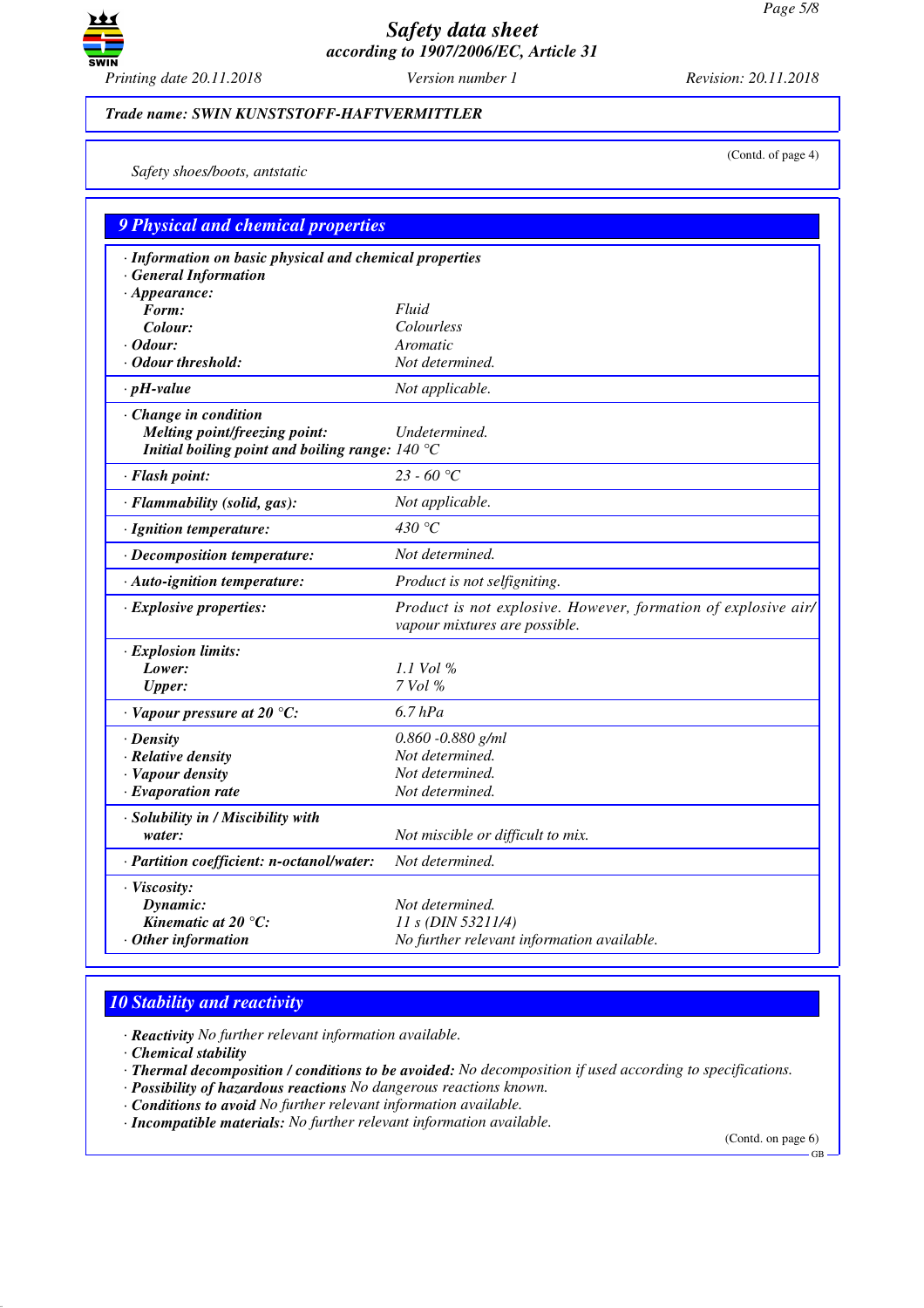

#### *Trade name: SWIN KUNSTSTOFF-HAFTVERMITTLER*

*· Hazardous decomposition products: No dangerous decomposition products known.*

(Contd. of page 5)

# *11 Toxicological information*

*· Information on toxicological effects*

- *· Acute toxicity*
- *Harmful if inhaled.*

*· LD/LC50 values relevant for classification:*

## *1330-20-7 xylene*

*Oral LD50 4,300 mg/kg (rat)*

*Dermal LD50 2,000 mg/kg (rabbit)*

*100-41-4 ethylbenzene*

*Oral LD50 3,500 mg/kg (rat)*

*Dermal LD50 17,800 mg/kg (rabbit)*

- *· Primary irritant effect: · Skin corrosion/irritation*
- *Causes skin irritation.*
- *· Serious eye damage/irritation Causes serious eye irritation.*
- *· Respiratory or skin sensitisation*
- *May cause an allergic skin reaction.*
- *· CMR effects (carcinogenity, mutagenicity and toxicity for reproduction)*
- *· Germ cell mutagenicity Based on available data, the classification criteria are not met.*
- *· Carcinogenicity Based on available data, the classification criteria are not met.*
- *· Reproductive toxicity Based on available data, the classification criteria are not met.*
- *· STOT-single exposure*
- *May cause respiratory irritation.*
- *· STOT-repeated exposure*
- *May cause damage to the hearing organs through prolonged or repeated exposure.*

*· Aspiration hazard*

*May be fatal if swallowed and enters airways.*

# *12 Ecological information*

*· Toxicity*

- *· Aquatic toxicity: No further relevant information available.*
- *· Persistence and degradability No further relevant information available.*
- *· Behaviour in environmental systems:*
- *· Bioaccumulative potential No further relevant information available.*
- *· Mobility in soil No further relevant information available.*
- *· Additional ecological information:*
- *· General notes:*
- *Water hazard class 2 (German Regulation) (Self-assessment): hazardous for water Do not allow product to reach ground water, water course or sewage system.*
- *· Results of PBT and vPvB assessment*
- *· PBT: Not applicable.*
- *· vPvB: Not applicable.*
- *· Other adverse effects No further relevant information available.*

 GB (Contd. on page 7)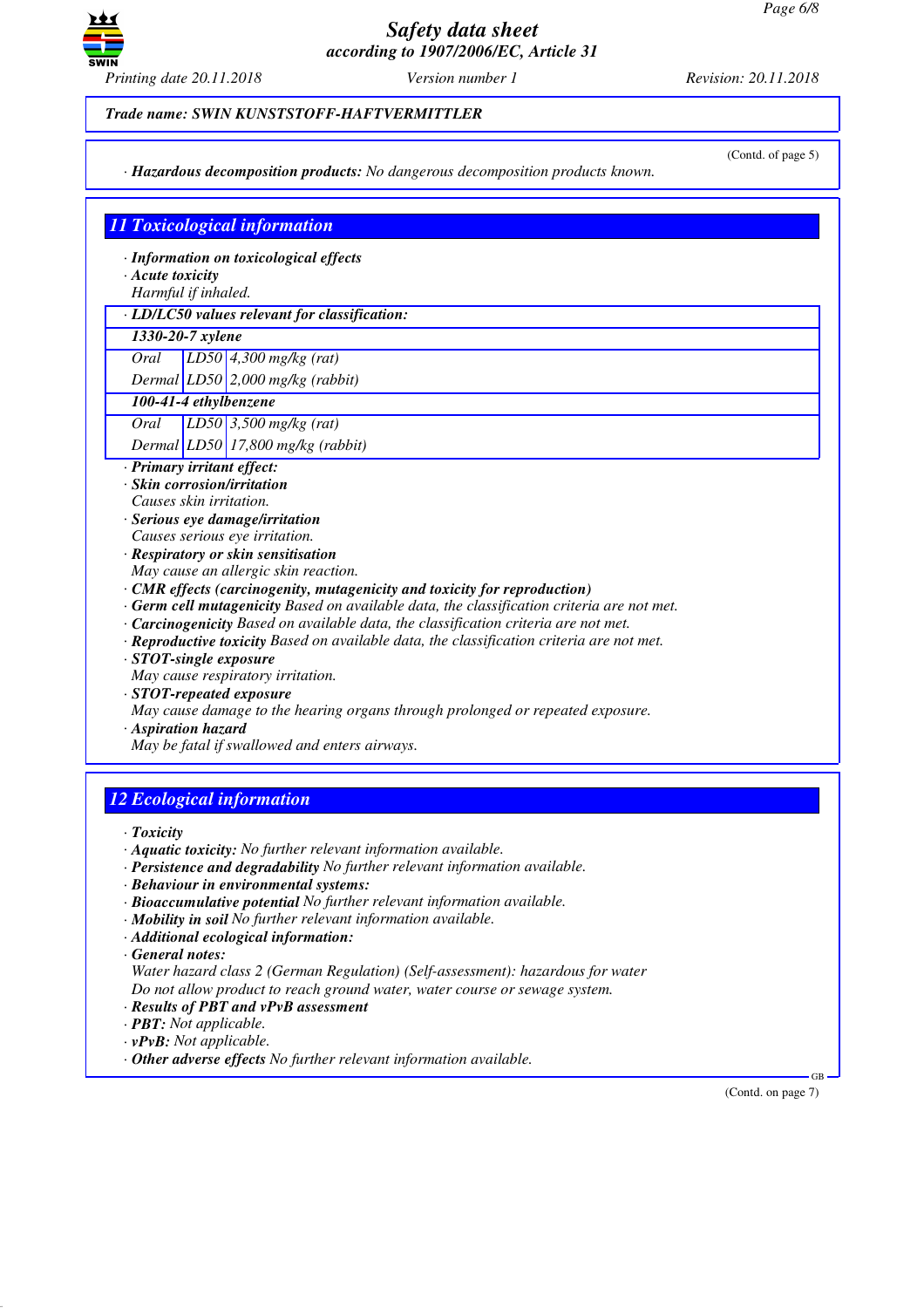

*Trade name: SWIN KUNSTSTOFF-HAFTVERMITTLER*

(Contd. of page 6)

|  | <b>13 Disposal considerations</b> |
|--|-----------------------------------|
|  |                                   |

- *· Waste treatment methods*
- *· Recommendation*

*Must not be disposed together with household garbage. Do not allow product to reach sewage system.*

| $\cdot$ European waste catalogue |                                                                                             |  |
|----------------------------------|---------------------------------------------------------------------------------------------|--|
|                                  | 08 00 00   WASTES FROM THE MANUFACTURE, FORMULATION, SUPPLY AND USE (MFSU) OF               |  |
|                                  | COATINGS (PAINTS, VARNISHES AND VITREOUS ENAMELS), ADHESIVES, SEALANTS                      |  |
|                                  | <b>AND PRINTING INKS</b>                                                                    |  |
| <i>08 01 00</i>                  | wastes from MFSU and removal of paint and varnish                                           |  |
|                                  | 08 01 11* waste paint and varnish containing organic solvents or other dangerous substances |  |
|                                  |                                                                                             |  |

## *· Uncleaned packaging:*

*15 00 00: WASTE PACKAGING; ABSORBENTS, WIPING CLOTHS, FILTER MATERIALS AND PROTECTIVE CLOTHING NOT OTHERWISE SPECIFIED*

*15 01 00: packaging (including separately collected municipal packaging waste)*

*15 01 10\*: packaging containing residues of or contaminated by dangerous substances*

*· Recommendation: Disposal must be made according to official regulations.*

| $\cdot$ UN-Number                                   |                                                   |
|-----------------------------------------------------|---------------------------------------------------|
| · ADR, IMDG, IATA                                   | <b>UN1263</b>                                     |
| · UN proper shipping name                           |                                                   |
| $\cdot$ ADR                                         | 1263 PAINT RELATED MATERIAL                       |
| $·$ <i>IMDG, IATA</i>                               | PAINT RELATED MATERIAL                            |
| · Transport hazard class(es)                        |                                                   |
| · ADR, IMDG, IATA                                   |                                                   |
|                                                     |                                                   |
| · Class                                             | 3 Flammable liquids.                              |
| $\cdot$ Label                                       | 3                                                 |
| · Packing group                                     |                                                   |
| · ADR, IMDG, IATA                                   | III                                               |
| · Environmental hazards:                            |                                                   |
| · Marine pollutant:                                 | N <sub>O</sub>                                    |
| · Special precautions for user                      | Warning: Flammable liquids.                       |
| · Danger code (Kemler):                             | 30                                                |
| · EMS Number:                                       | $F-E, S-E$                                        |
| · Stowage Category                                  | A                                                 |
| · Transport in bulk according to Annex II of Marpol |                                                   |
| and the IBC Code                                    | Not applicable.                                   |
| · Transport/Additional information:                 |                                                   |
| $\cdot$ ADR                                         |                                                   |
| $\cdot$ Limited quantities (LQ)                     | 5L                                                |
| $\cdot$ Excepted quantities (EQ)                    | Code: El                                          |
|                                                     | Maximum net quantity per inner packaging: 30 ml   |
|                                                     | Maximum net quantity per outer packaging: 1000 ml |